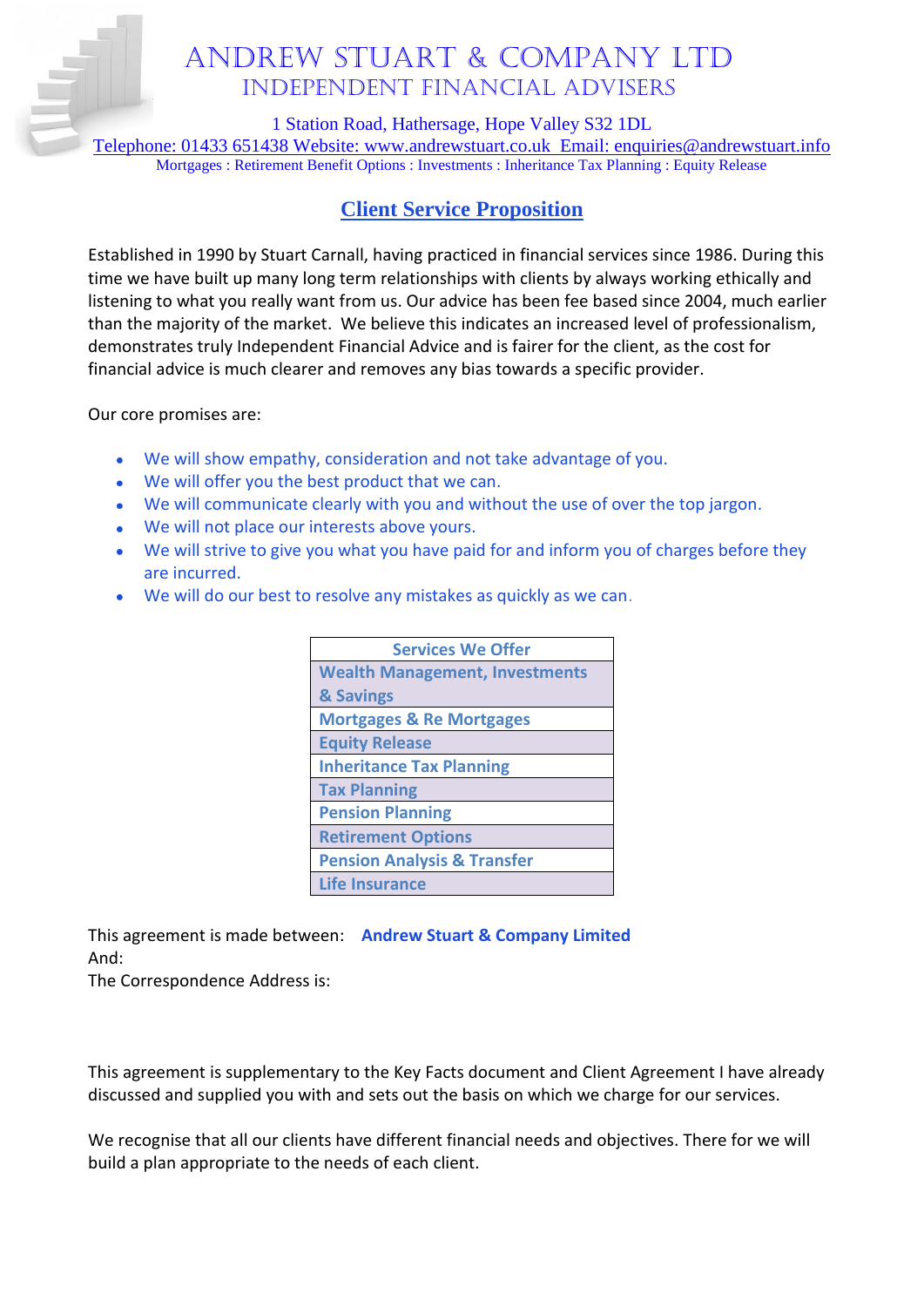In order to clarify what we will do for you, to understand your expectations and to provide transparency of charges, this document will show you the services available and associated costs. Please feel free to contact us at any time if you wish to discuss any aspect of these terms.

## **The Financial Planning Process**

There are five stages to our financial planning process. We make things as simple as possible; therefore we charge a flat hourly rate of £123 per hour, although the initial consultation is at our cost:

- 1. Understanding your situation / Initial consultation
- 2. Research & Analysis
- 3. Making the recommendation
- 4. Implementing and Setting up your plan
- 5. The ongoing service / reviews / Evaluation



Each of these services are explained below.

## **Initial Consultation**

## *For new clients there is no charge for this initial consultation*

The initial consultation will comprise of:

- An initial meeting with one of our qualified financial advisers  $\bullet$
- Understanding your situation by gathering information about your existing financial  $\bullet$ arrangements and full personal circumstances;
- $\bullet$ Understanding of your investment knowledge and attitude and tolerance towards investment risk
- An opportunity to ask questions and understand what we do
- Opportunity for us to establish what your financial needs are  $\bullet$
- Discuss our service propositions and costs involved  $\bullet$
- An indication of the costs for our services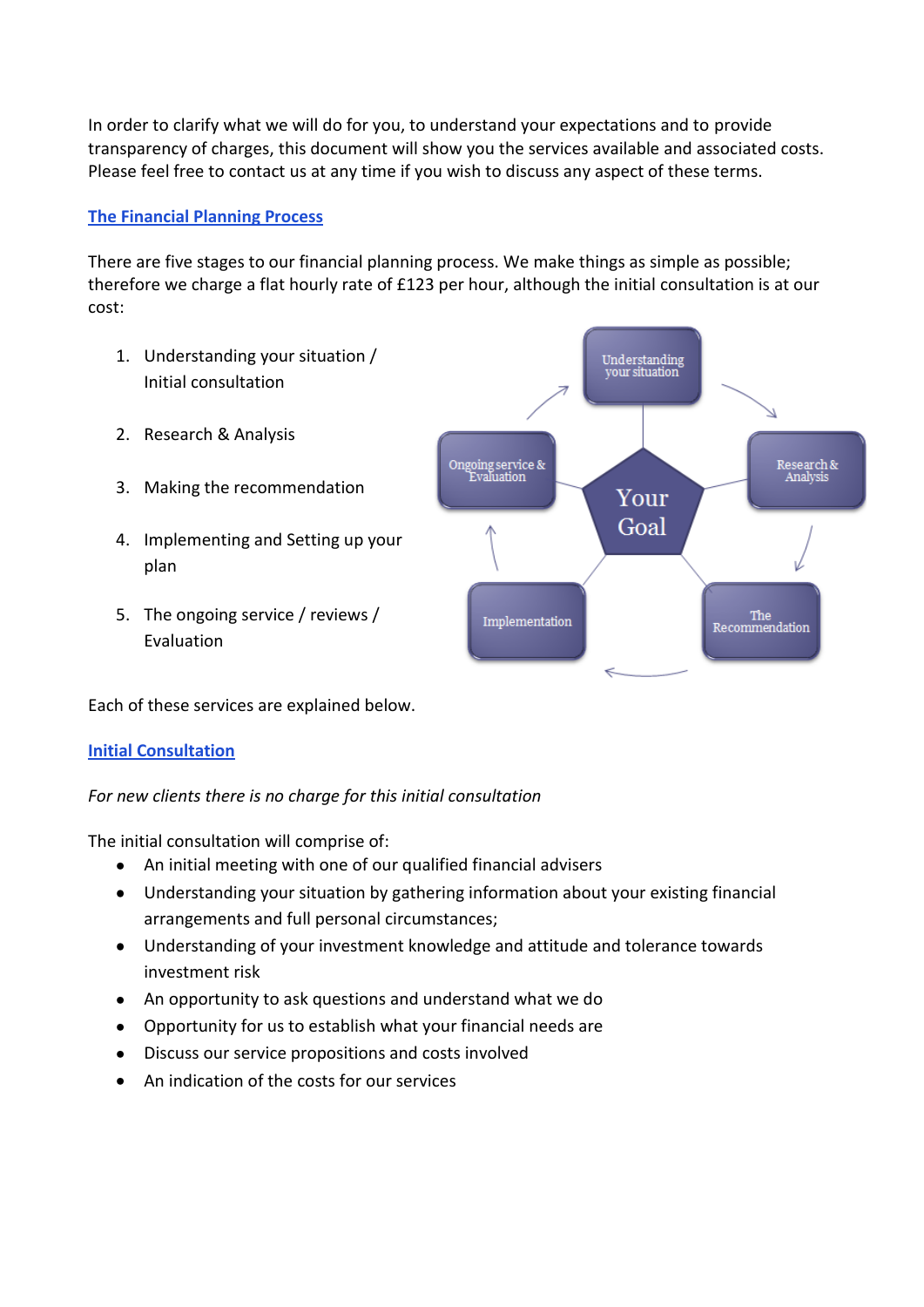## **Research & Analysis**

We will carry out an extensive assessment of your financial circumstances at the outset to establish your financial planning requirements. This will include:

- Understanding your situation by gathering information about your existing financial arrangements and full personal circumstances;
- Understanding of your investment knowledge and attitude and tolerance towards investment risk;
- Recommendation of an asset allocation model that matches your investment risk profile and the subsequent assessment and suitability of any existing investments;
- Analysis and design of your investment strategy
- Presentation of your recommendation;

## **The Recommendation**

After we have done all the necessary research & analysis, we will write up our recommendation on what is the best way for you to achieve what you wanted from our advice. This will include:

- Recommendation of an asset allocation model that matches your investment risk profile  $\bullet$ and the subsequent assessment and suitability of any existing investments.
- The benefits to changing, moving or sticking with your investments as well as the risks associated. This will explicitly tell you the charges of everything so a comparison can easily be obtained.

When we provide you with our suitability report it will be your decision whether to implement our recommendations either completely or in part.

## **Implementing & Setting up your plan**

The arranging and setting up of our investment recommendation includes where appropriate:

- Handling of all fund and policy administration on your behalf
- Regular updates to keep you informed of progress
- Ensure all your documents are issued in line with your expectations
- Confirmation of all actions taken on your behalf in writing

## **The ongoing service / reviews / evaluation**

## **On-going Service and Reviews**

Your financial and personal objectives may change over time due to changes in your lifestyle or circumstances. We believe it is essential to ensure that the investment portfolio we recommend continues to meet your lifestyle and investment objectives. We offer a choice of three service programmes. These are 'Bespoke', 'Comprehensive' and 'Light'.

Our charges are guaranteed not to increase within the first 12 months of your contract with us. Should we need to increase our charges after this period, you will be given a new fee agreement, at which point you have the choice to decide whether to continue with the revised level of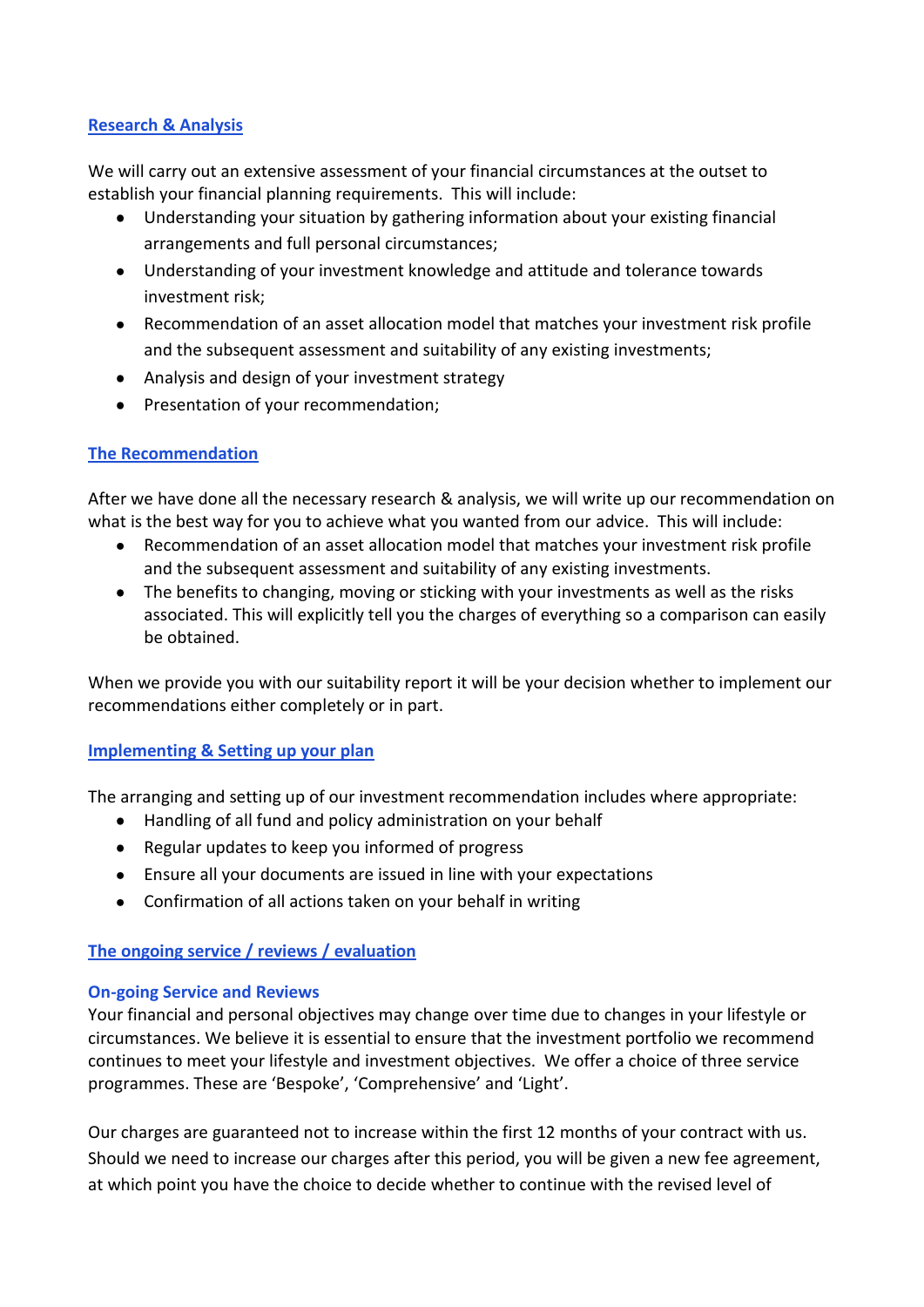charges. It should be noted that it is not compulsory for you to sign up to one of our services and we do offer a transactional only service.

## **Referral's**

We hope that you are happy with our advice and that it achieves everything you expected. If so, we hope that you would consider telling your friends and family about us. In return for a client signing up to and instructing us to do work for them from your recommendation, we will give you an hour of chargeable time without charge, whether that's for a review, setting up a different product or for us to look at a completly new area of financial advice for you. we will offset this against fees due.

## **Fees**

We charge transparent initial fees and ongoing fees in relation to the provision of professional advice and the delivery of your service programmes. The base cost of advice is as follows:

## **Initial Consultation:**

No charge

## **Recommendation report:**

Where advice is taken but no investment is made, you will be charged for the time it has taken to do the analysis, research and report. We will give you an estimate of the costs to undertake the task indentified during the initial meeting.

Hourly Rate: £123 Inc VAT subject to a minimum of £500

**Implementation of recommendations:**

If you wish to instruct us to implement your recommendation

| <b>Amount to be Invested</b>            | Fee as a % of sum being invested |
|-----------------------------------------|----------------------------------|
| Up to $£100,000$                        | 1.9%                             |
| <b>Excess above £100,00 to £250,000</b> | 0.6%                             |
| <b>Excess above £250,000</b>            | 0.5%                             |

For example: An initial investment of £200,000 would incur an advice and implentation fee of £2,500 (£100,000 at 1.9% + £100,00 at 0.6%) an effective rate of 1.25%.

Please note: When an implementation fee is in excess of £1,000, the report fee will be waived.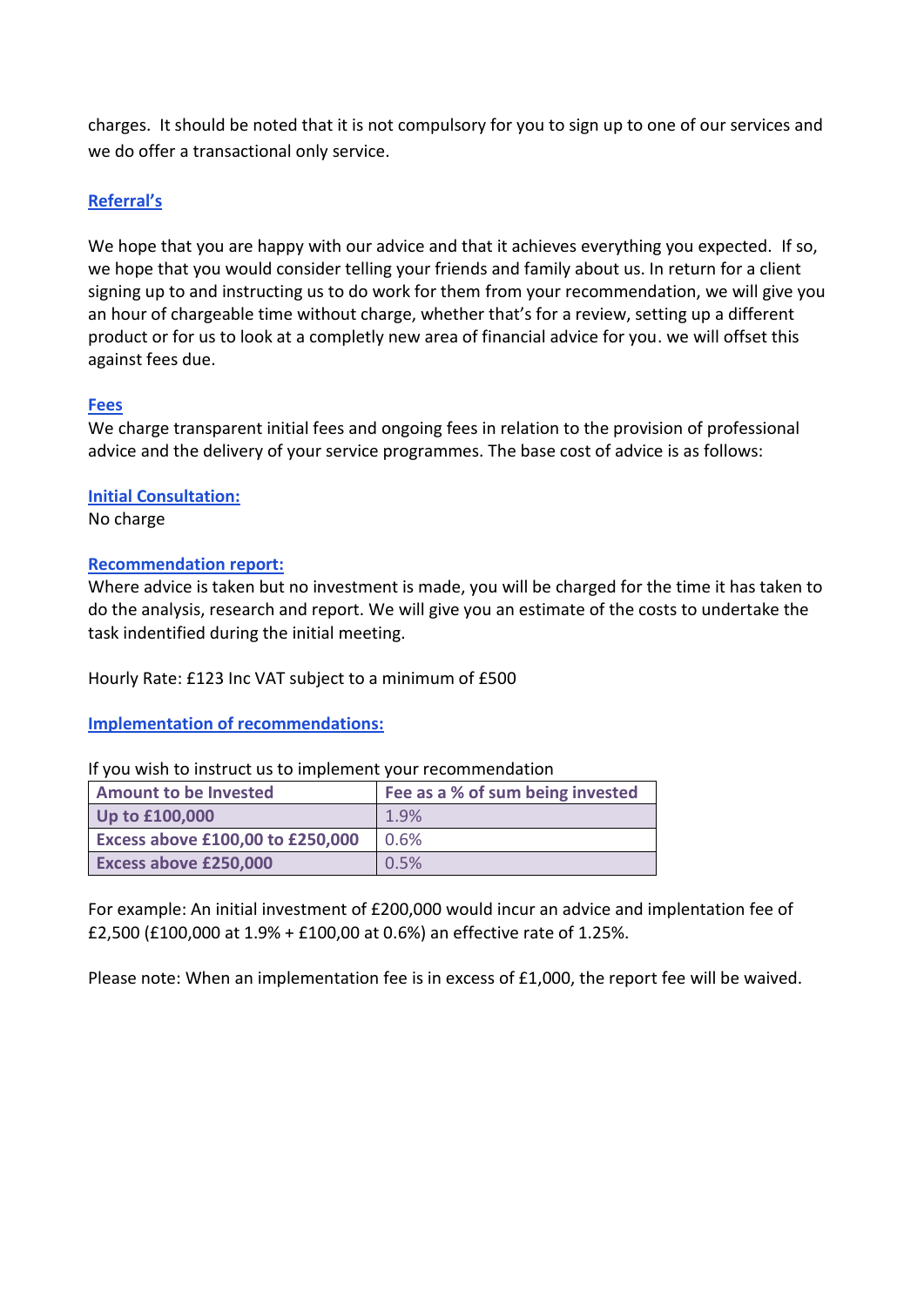## Service Programme Fees:

Each of our three service programmes are subject to their own level of minimum annual fee. These minimums are as follows:

- Bespoke: £1,200
- Comprehensive: £500
- $\bullet$  Light: £200

Howeve not withstanding these minimums, the actual amount charged will be based upon a percentage of the current valuation at the time the fees become due. The percentage rate that applies varies with each service programme as follows

- Bespoke: 0.6% per annum
- Comprehensive: 0.8% Per annum
- Light: 1.00% Per annum

For example: A client has opted for the comprehensive service programme with an investment with a curret value of £100,000 would inccur service programme Fee at an annualised rate equivalent to £800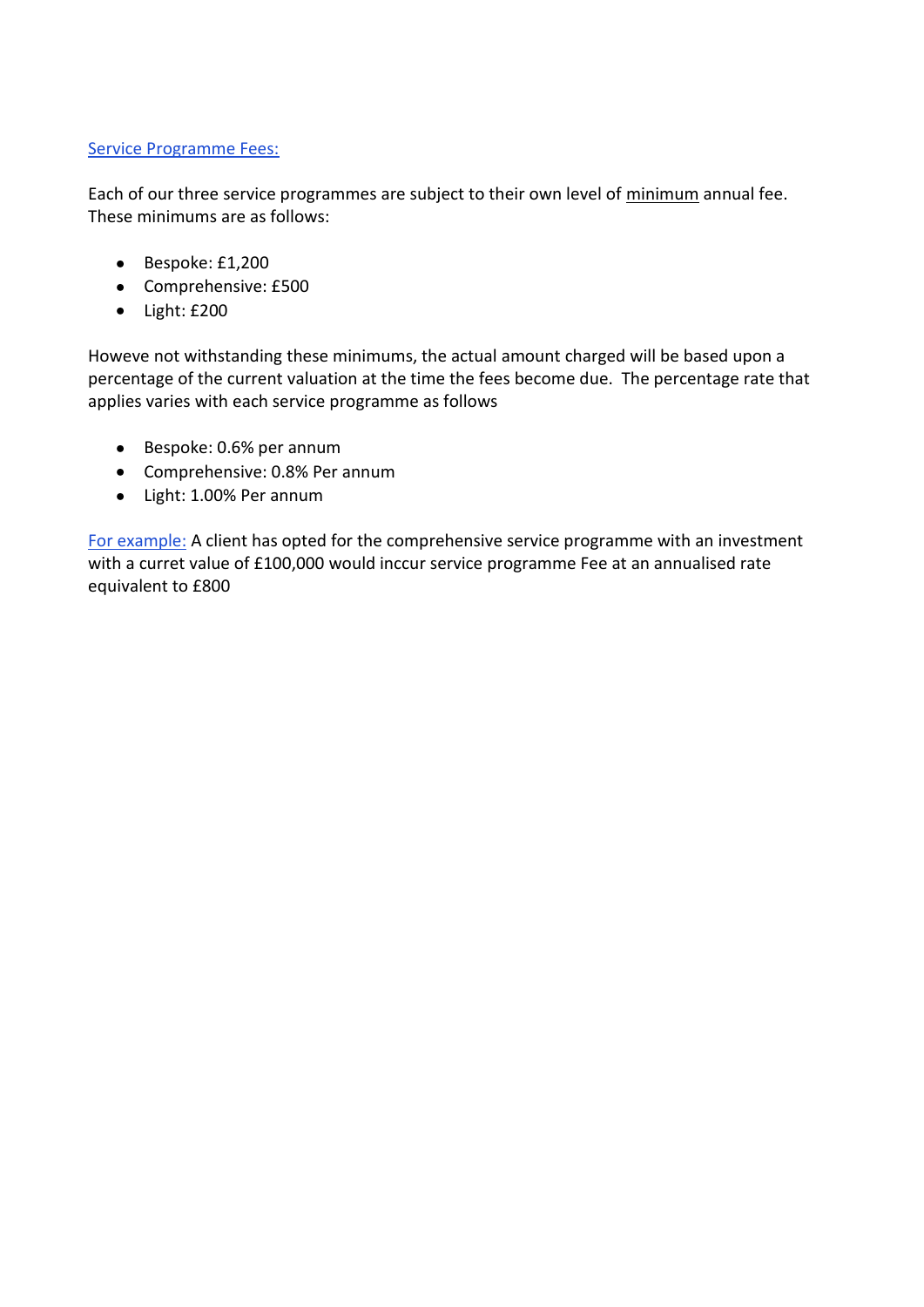#### **'Bespoke' Service Proposition**

Beyond setting up an appropriate personal investment strategy, we believe that the key to a successful financial plan is its ongoing maintenance.

It is essential that we continue to monitor the underlying investment managers and product providers to ensure they remain appropriate parties with whom to entrust your investments. It is also vital that we're aware of any changes to your personal circumstances, attitudes and objectives so that we can reaffirm that what has been arranged is still appropriate to your needs.

When we believe that the underlying investment managers or product providers are no longer meeting your best interests, or if we believe that your requirements are no longer matched by the strategy that has been put in place, we may recommend alternative solutions.

This particular Service Programme is designed for clients with relatively large investment portfolios and those with more complicated financial requirements. As the name suggests, it can be tailored to meet your personal service requirements, but will typically include:

#### **Access**

- You will be provided with your Financial Planner's email address and telephone number
- You will access to our administrative team to assist with day to day queries.
- Priority response. Your phone calls and/or emails will be responded to within 24 hours of receipt.
- You will be provided with a unique client website to view your investment portfolio 24/7
- Communication will be tailored to you requirements

#### Financial Plan and Portfolio Construction

- We will help you draw up a wealth management plan, individually designed to help meet your personal and financial goals.

- We will carry an in-depth assessment of your attitude to risk and your capacity for loss before agreeing an appropriate investment approach/strategy.

- The investment managers chosen to manage the underlying investments within your strategy will be identified via our robust and comprehensive due diligence programme.

#### Proactive Portfolio Management

Depending upon the structure of your investment portfolio, we will carry out a number of tasks aimed at ensuring:

- Your holdings remain appropriate for your attitude to risk and capacity for loss

- Removing investment managers/funds which we believe are not acting in accordance with their mandates

- Introducing alternative managers/funds which we believe may enhance your investment portfolio

- Strategic asset allocation, using investment funds which have been rigorously researched. These funds are not restricted by cost and are included based on their pedigree.

#### Keeping You Informed

- A quarterly valuation and breakdown of your portfolio
- Ad-hoc insights into key events affecting the investment markets
- Annual budget commentary and how it may affect you

#### Review Service

- We will contact you on a 6 monthly basis to offer a full review of your affairs (We recommend that we should meet at least once a year)

- You may request ad-hoc review meetings as you see fit

- We will regularly seek to reassess your "Attitude to Risk" (At least annually).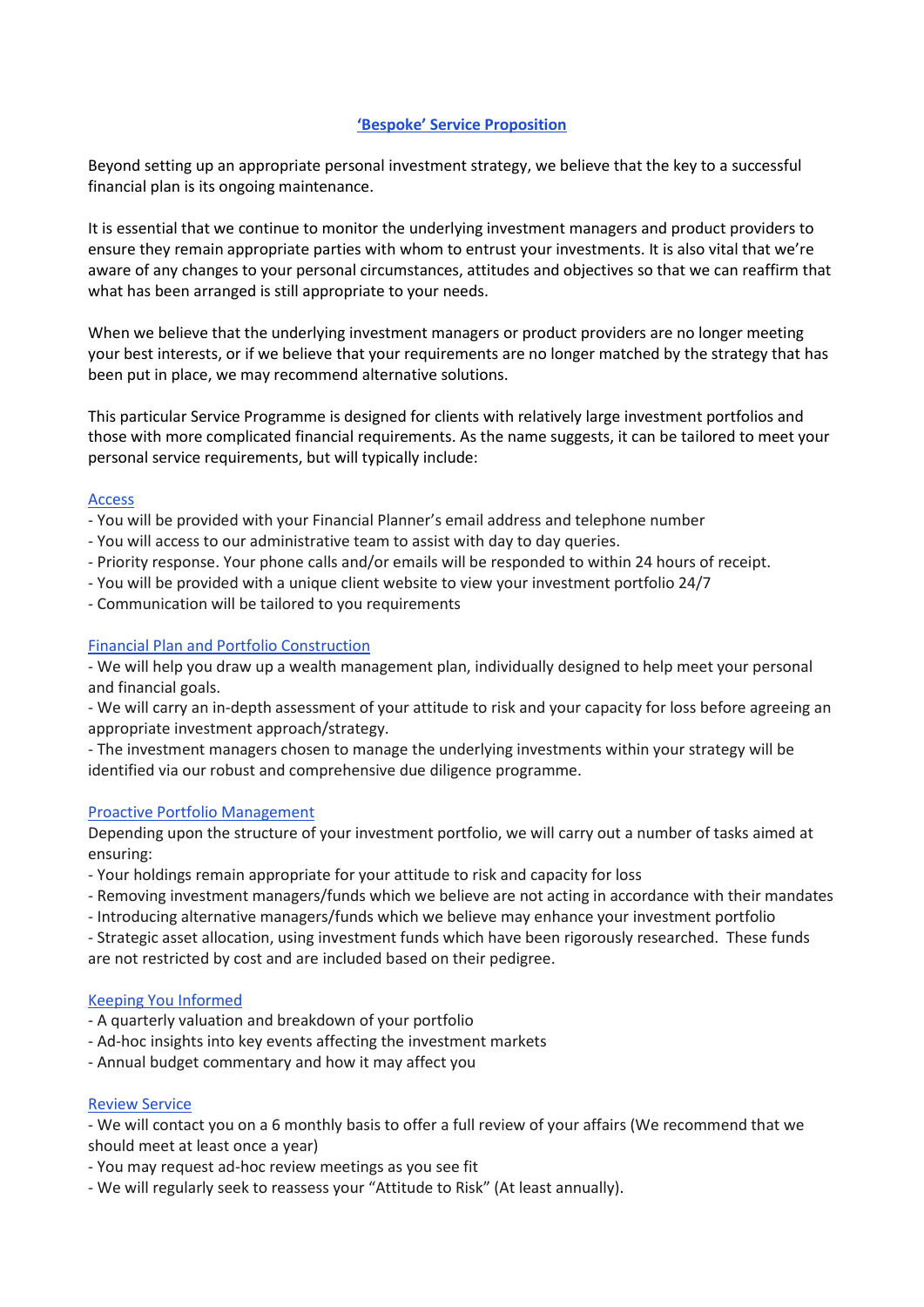#### Proactive Tax Advice

- We will contact you to help ensure you take advantage of certain tax breaks:

- Annual ISA allowance utilisation
- Annual pension allowance utilisation
- Annual CGT allowance/exemption utilisation
- Annual IHT exemption utilisation

#### Working with other Professional Advisers

- As directed by you, we will liaise on your behalf with your accountant and solicitor to provide "joined up thinking" with regards to tax mitigation and estate planning

The annual fee for the Bespoke Service Programme is the higher of £1200 or an annualised rate of 0.60% of the current value of your investments at the time the fees become due.

For example, if your investment has a current value of £300,000 you would incur a Service Programme Fee at an annualised rate equivalent to £1800 per annum.

This fee will be payable monthly in arrears from the cash account. Alternatively should a cash account not be available, the cost for your services will be deducted from the investments we hold.

Signed: Signed:

On behalf of Andrew Stuart & Company Limited Client of Andrew Stuart & Company Limited

Date: **Date:** Date: **Date:** Partnership of the Contract of the Date: **Date:** Partnership of the Date: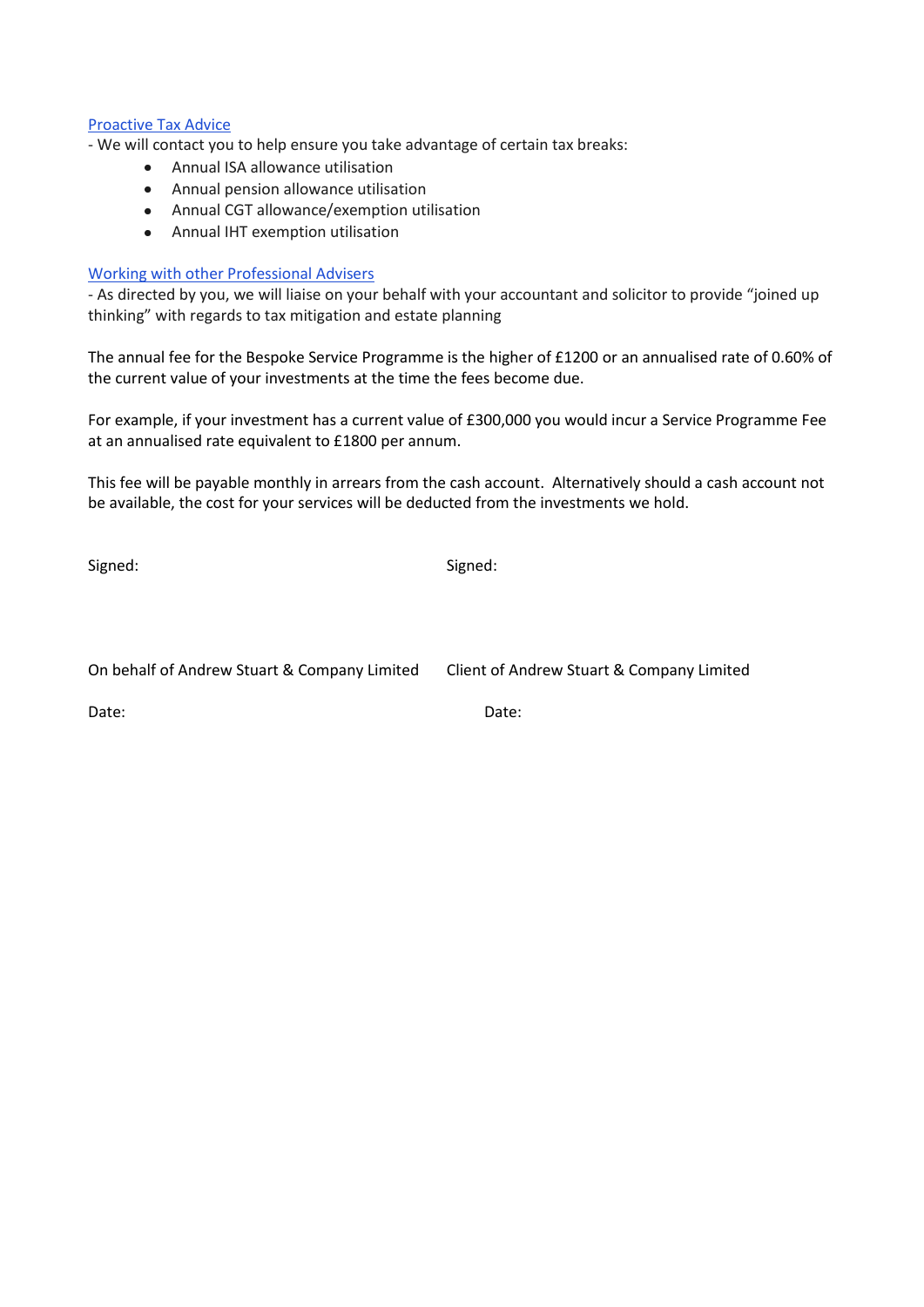#### **'Comprehensive' Service Programme**

Beyond setting up an appropriate personal investment strategy, we believe that the key to a successful financial plan is its ongoing maintenance.

It is essential that we continue to monitor the underlying investment managers and product providers to ensure they remain appropriate parties with whom to entrust your investments. It is also vital that we're aware of any changes to your personal circumstances, attitudes and objectives so that we can reaffirm that what has been arranged is still appropriate to your needs.

When we believe that the underlying investment managers or product providers are no longer meeting your best interests, or if we believe that your requirements are no longer matched by the strategy that has been put in place, we may recommend alternative solutions.

This particular Service Programme is designed for clients with significant sums invested and those that have a variety of financial planning needs. It is likely that these clients would benefit from having their affairs fully reviewed on at least an annual basis. This programme provides:

#### **Access**

- You will be provided with your Financial Planner's email address and telephone number
- You will have access to our administrative team to assist with day to day queries.
- Your phone calls and/or emails will be responded to within 48 hours of receipt.
- You will be provided with a unique client website to view your investment portfolio 24/7

#### Financial Plan and Portfolio Construction

- We will help you draw up a wealth management plan, individually designed to help meet your personal and financial goals.

- We will carry an in-depth assessment of your attitude to risk and your capacity for loss before agreeing an appropriate investment approach/strategy.

- The investment managers chosen to manage the underlying investments within your strategy will be identified via our robust and comprehensive due diligence programme.

#### Proactive Portfolio Management

Depending upon the structure of your investments we will carry out a number of tasks aimed at ensuring: - Your holdings remain appropriate for your attitude to risk and capacity for loss

- Strategic asset allocation using passive investments in conjunction with several actively managed funds, asset allocation reviewed quarterly.

- Removing investment managers/funds which we believe are not acting in accordance with their mandates
- Introducing alternative managers/funds which we believe may enhance your investment portfolio

#### Keeping You Informed

- A half yearly valuation and breakdown of your portfolio
- Ad-hoc insights into key events affecting the investment markets

#### Review Service

- We will contact you on an annual basis to offer a full review of your affairs
- We will regularly seek to reassess your "Attitude to Risk" (At least annually).

The annual fee for the Comprehensive Service Programme is the higher of £600 and an annualised rate of 0.80% of the current value of your investments at the time the fees become due.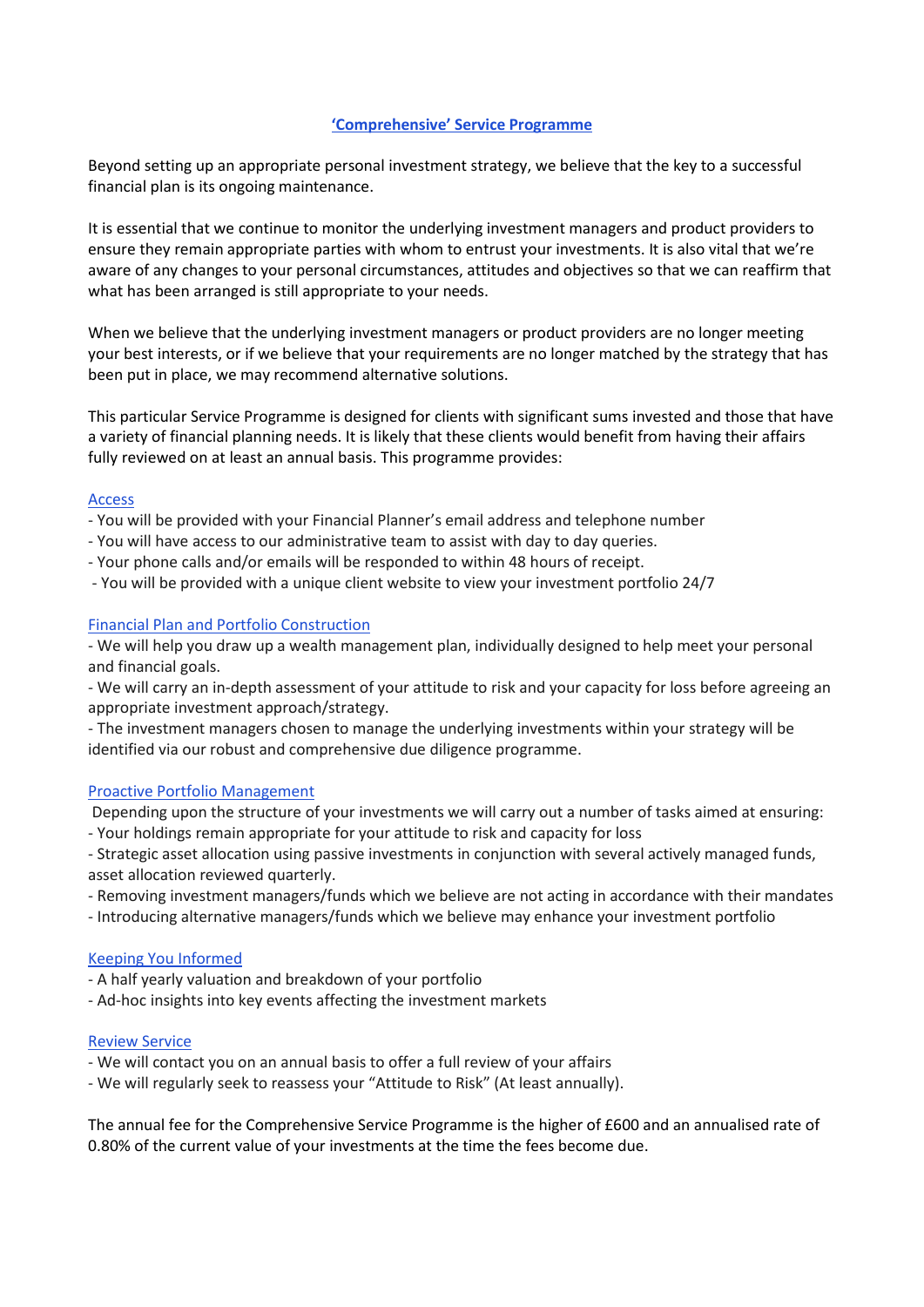For example, if your investment has a current value of £100,000 you would incur a Service Programme Fee at an annualised rate equivalent to £800 per annum.

This fee will be payable will be payable monthly in arrears from the cash account. Alternatively should a cash account not be available, the cost for your services will be deducted from the investments we hold.

Signed: Signed:

On behalf of Andrew Stuart & Company Limited Client of Andrew Stuart & Company Limited

Date: Date: